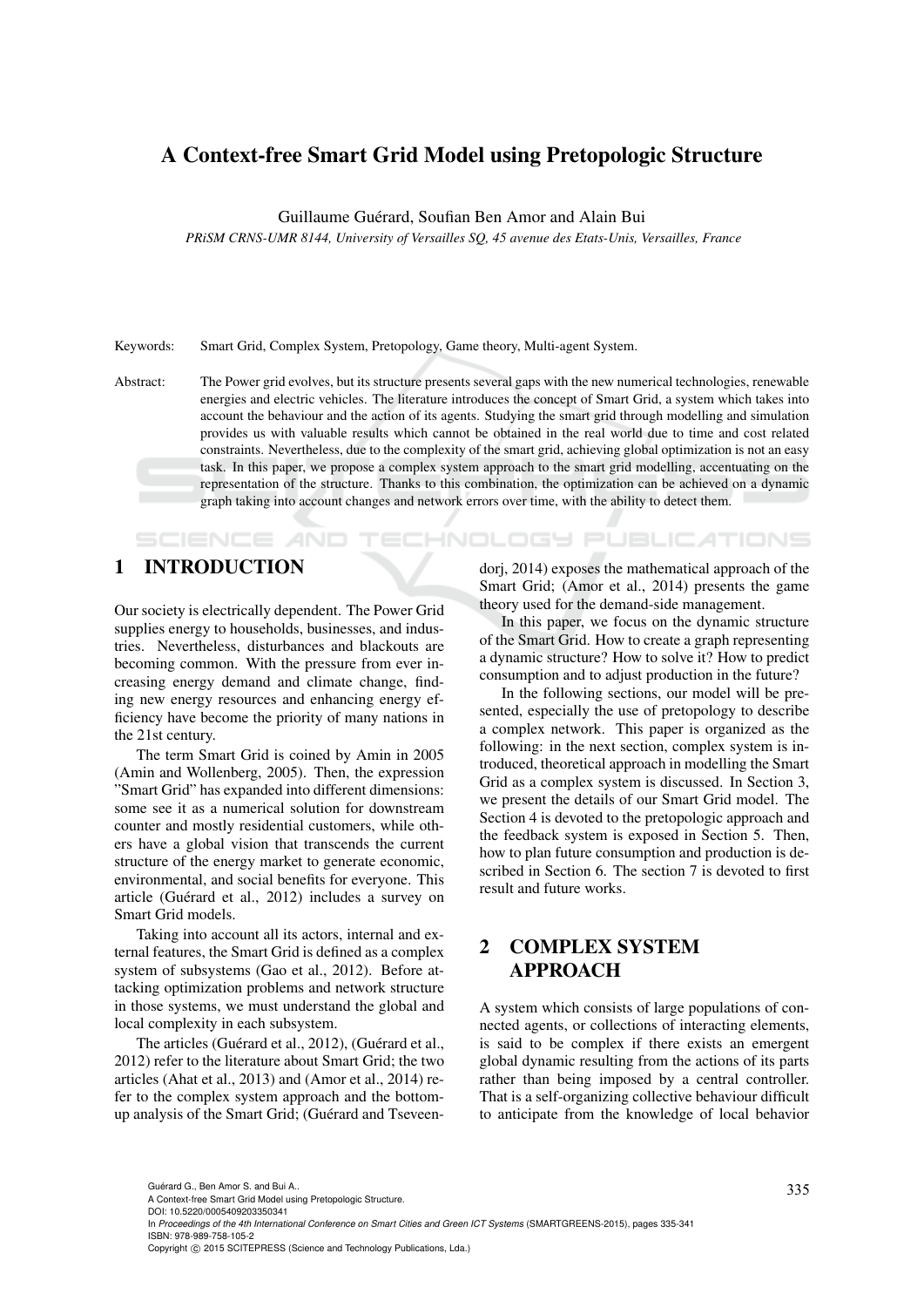#### (Boccara, 2004).

In (Segel and Cohen, 2001), the authors state that an autonomous distributed network that process information adaptively is more effective in describing the immune system and cellular metabolism. Segel and Cohens remark can be taken into account by the majority of complex systems to manage common resources, especially for the Smart Grid.

The contribution of our approach consists of considering the Smart Grid as a complex system, solving the problems at local as well as global level with coordinated methods, presented in (Ahat et al., 2013) and (Amor et al., 2014). The generality of our approach allows its applicability in various scenarios and models, that guarantees the flexibility of the exposed model. The following paragraphs summarize the proposed approach.

At first step, the system should be understood. An overview brings structural aspects, entities with goals and behaviours. These one are not randomly distributed in the system, but according to patterns, and form distinct groups with their own arrangement.

After analysing the characteristics of the system, the sub-components are defined. A sub-component has a structure, objectives and specific entities, although quantities or position in the system is variable. As a separate system, it has its own dynamics or an auto-organization. It is then possible to solve it with an appropriate optimization method. Through all the sub-component, a global behaviour emerges.

The sub-components are in interaction, then you should take into account the I-O data for each method. The stability of the model depends on local optimization, and interactions. It is necessary to optimize each part of the chain as well as a whole to stabilize the system.

To prevent system crashes, the model must have a system of communication and feedback to reach a global consensus. Moreover, the system is subjected to external pressures. Feedback between subcomponents are essential in maintaining the functionality of the complex system.

In the Smart Grid, we aim to optimize the energy distribution, it also includes the management of production, consumption and distribution of the common resource. Our optimization takes into account the resilience and reliability of the network and the research of minimum cost in a market economy (Ahat et al., 2013).

### 3 OVERVIEW AND PROCESS

### 3.1 A Three Layered Grid

The exposed model has three sub-components: the T&D, the microgrid and the local level, see figure 1.



Figure 1: Smart Grid sub-components (from PowerMatrix, Siemens).

Network transmission and energy distribution network or T&D is a 2-connected structure containing electricity generators, central-type agents and grid agents, represented by the two fields around the center ring in the figure 1. Its main role is to deliver energy to consumption points.

The second level is the link between consumption and energy production, represented by the outer yellow ring. The microgrid is a broader view of local consumers, it is a tree structure representing an ecodistrict bounded by the upstream substation. Its role is to distribute energy from substation to consumers. For this, it orders or books an amount of energy from the T&D network to local consumers.

The outer ring is dotted of local levels. Those consumers are connected to a substation itself connected to the grid energy. This isolated agent, representing a residence, factory, etc., supports the consumption of energy, which is the distribution of energy among appliances under its responsibility. In other words, a local level is defined by the area under the control of a smart meter or other automation/management controller.

#### 3.2 Algorithmics

An iteration occurs every five minutes. Once data are updated, the process is decomposed into four sequences, see figure 2. Data are synchronized in order to let time to compute and to find an equilibrium between each agent of the system (in simulation or in real network).

Sequence A. to design the intelligent aspect of the device, a priority is assigned to the devices, and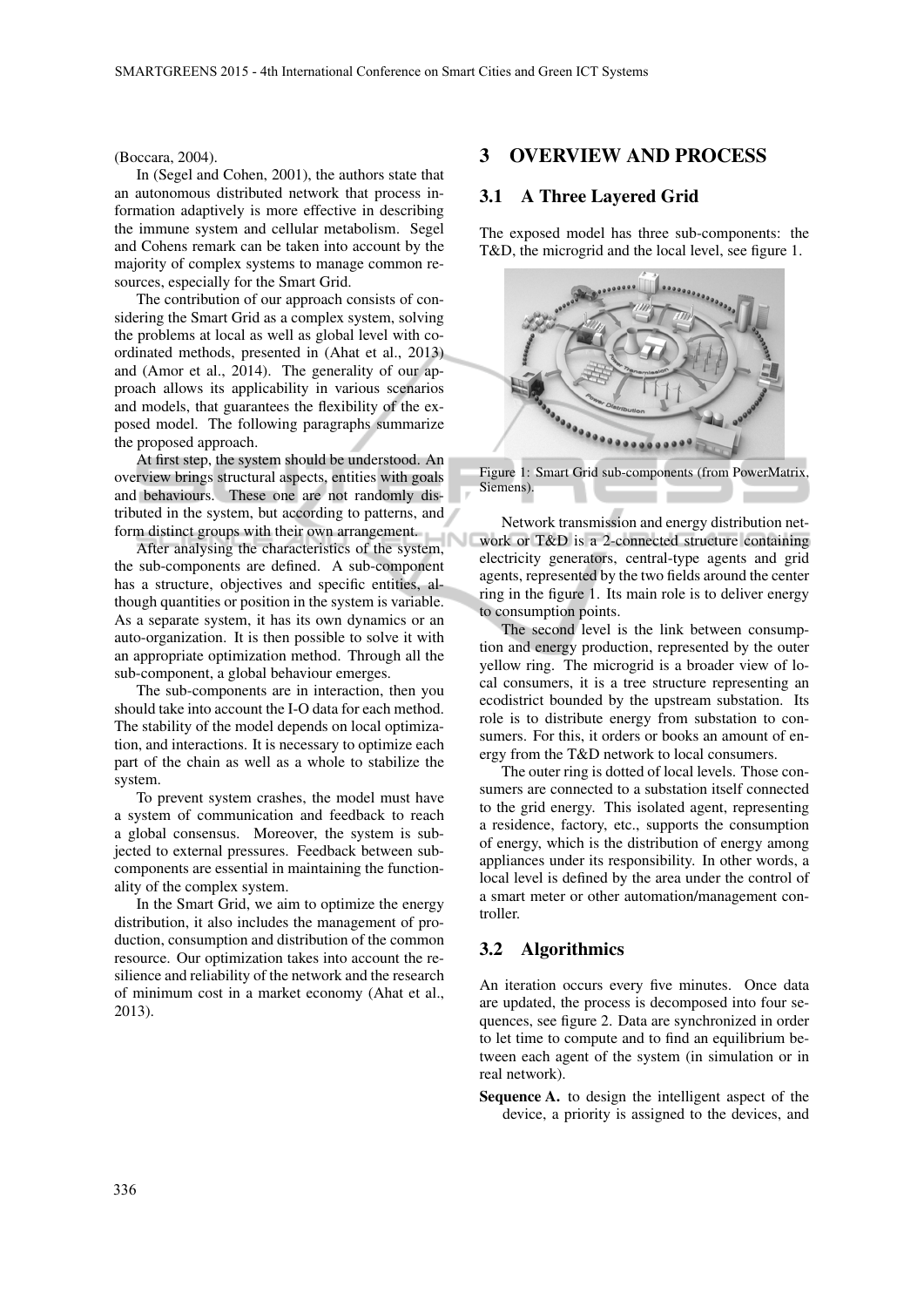

for calculating a consumption value. Indeed, we use a local knapsack problem, solved by dynamic programming after data normalization, in order to find a primary first optimal resource allocation (Ahat et al., 2013).

- Sequence B. the microgrids book an amount of energy from producers to consumers using an auction (Amor et al., 2014). There are two ways to book energy: a consensus between consumers and producers, that is a unique game where microgrids and energy flows are players; and a bid system with feedback, each microgrid do a local game with producers. The problem with the first one is the complexity of the problem, impossible to resolve in a few times for large instance. The second way has the advantage of time, but do not guarantee the global optimum. In this model, the auctions will be adjusted thanks to the feedback system.
- Sequence C. about the routing problem, nodal rule or Kirchhoff's circuit specifies that at any node in a circuit, the sum of currents flowing into that node is equal to the sum of the currents flowing out of that node. An electrical circuit is equal to a graph in which a junction is a node, and physical connection corresponds to an edge. Routing problem is equivalent to the known Max flow problem. Gale's theorem shows the existence of a solution in a network of offers and requests (Gale, 1957). The Max flow at Min cost problem is solved by Busacker & Gowen (Section 4.2). To recalculate the entire flow is not necessary. The residual graph removes overflows between two updates, optimizing the computation time of the optimal flow, see figure 3.

Sequence D: energy is distributed by knapsack problem, according to the last auctions. The unconsummated energy is redistributed among nonused devices at upper scale. Each device's priority is updated according to the result of the final distribution.



Substract second graph to previous iteration

Figure 3: Updating of routing.

# 4 HOW TO UPDATE THE T&D STRUCTURE THANKS TO PRETOPOLOGY THEORY

#### 4.1 Notion of Proximity

Complex systems manifested complex characteristics which are not found in simple networks, and thus called complex networks. The complex network theory has become a major interest area in complex system study and provides mathematical tools to model the structure of complex systems (Newman, 2003).

The pretopology is a mathematical theory ahead of the conventional axiomatic topology, which allows us to express the structural transformations of sets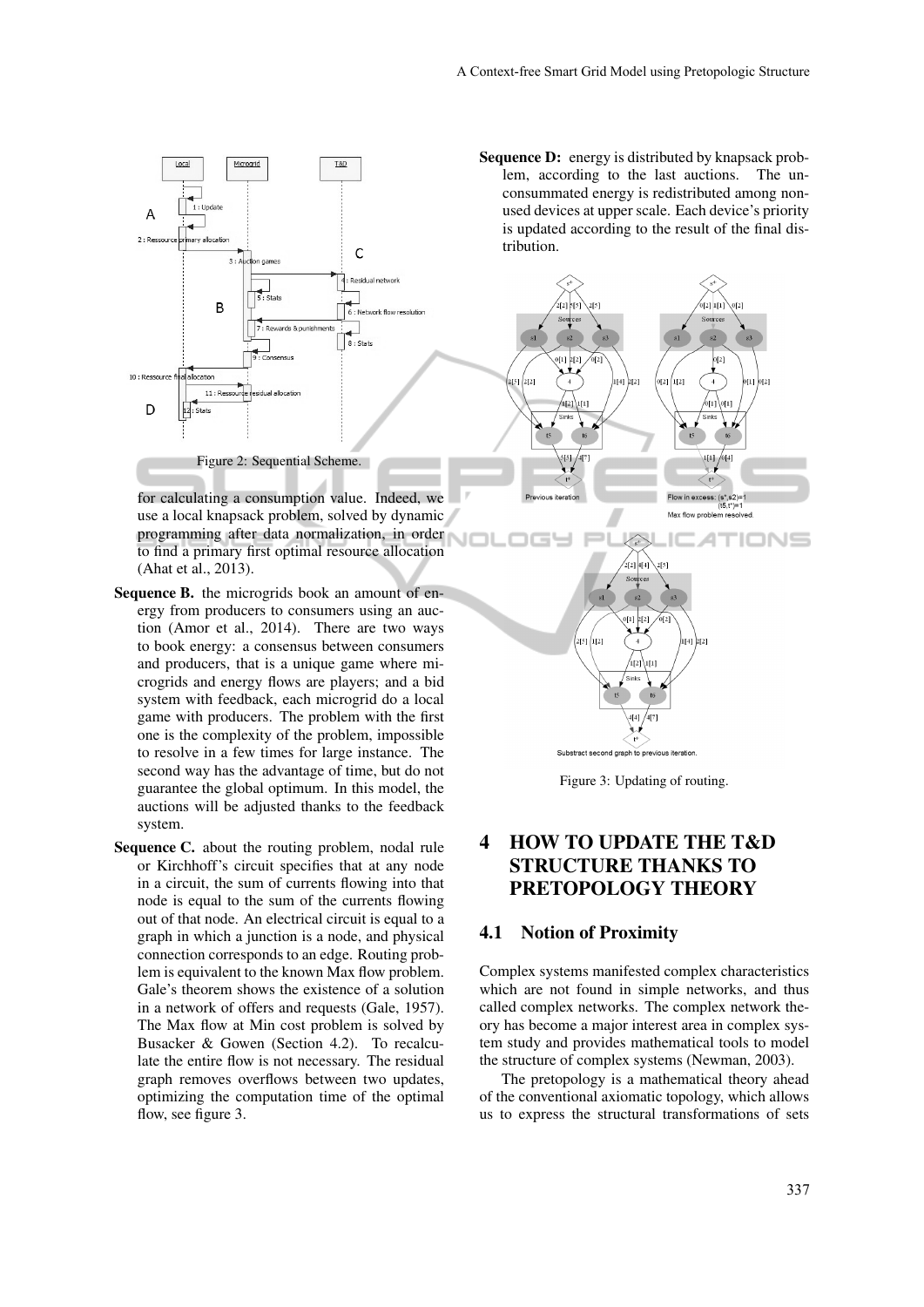of interacting elements such as building coalitions among a population phenomenon alliance process of tolerance, acceptance and the emergence of collective behaviour. Pseudo-closure and closure are two functions used to model basic operations in complex network theory (Belmandt, 2011). The topology is a particular case of the pretopology.

The complex networks such as the Smart Grid change at each time. It is therefore important to model these functions by taking into account the dynamics. A complex network is seen as a family of pretopology on a given set as shown in the figure 4. The advantage of this theory is the separation of each criterion in a pretopologic space to simplify modelling. The overall adhesion function is defined as an aggregation of several spaces. In this manner, a modification in a space is instantaneous. The pretopologic spaces may include various types of relationships, such as metric spaces, binary spaces or valued spaces.

The Smart Grid is a complex system, it is governed by a number of qualitative and quantitative criteria. The voltage of the power lines is an example, but it is also possible to take into account the electrical leakage based on the length of lines, installations

Finally, pretopology is a very useful modelling tool in the context of complex systems to manage acquaintances between agents and be able to follow the dynamics of relationships between them (Petermann

#### 4.2 Routing Problem

 $\mathcal{I}$ 

In order to define undercharged, or overcharged lines during the sequence C, a pretopologic analysis is conducted. For example, let be three pretopologic spaces *a*1, *a*<sup>2</sup> and *a*3. Each edge has three levels of flow corresponding to under-load, normal load and overload.

The figure 5 presents the pretopologic family. Under-load is possible on an edge if it exists in the following logical space  $a_1 \cap a_2 \cap a_3$  named [1], same for overload in the logical space  $(a_1 \cup a_2) \cap a_3$  named [3]. By default, any edge carries an average load named [2]. The figure 6 presents the final graph.



 $\overline{4}$  $[1,2,3]$  $[1, 2, 3]$  $[1.2.3]$  $\sqrt{2}$  $1,2]$  $[1,2]$  $\left[1,2,3\right]$  $[1,2,3]$  $[1,2,3]$  $12$  $[1,2,3]$   $[1,2,3]$  $[1,2,3]$ [1] : a<sub>i</sub>inter a inter a<br>[2] : (a union a) inter a

Figure 6: Network according to pretopologic spaces.

The constructed network is a fully connected graph which edge's capacity depends on pretopologic spaces. Each edge  $(i, j)$  is characterized by:

- $\bullet$   $d_{ij}$  the maximum capacity;
- $\bullet$   $l_{ij}$  the minimum capacity;

wear, weather, etc.

et al., 2012).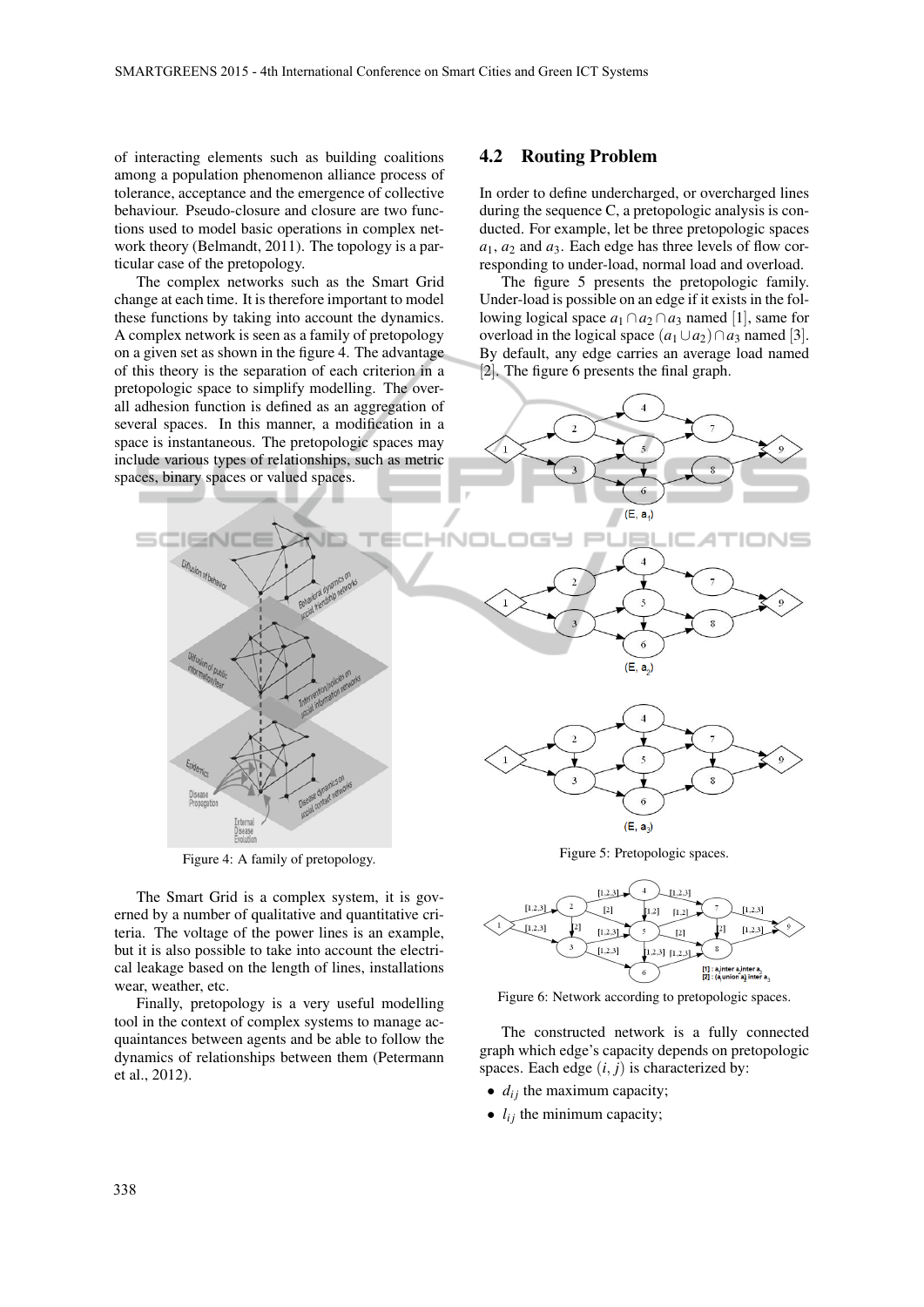- $c_{ij}$  the unit cost of the flow in the edge. The cost may vary in function of the total flow. Edge is duplicate with different costs related to capacity. For example, the initial cost is 1 for a flow among  $[0,3]$ , 3 among  $[3,6]$ , and 5 among  $[6,8]$ . Three edges rely *i* to *j*. Because the cost function is stricter increasing, this method does not perturb the algorithm of maximum flow at minimum cost only if. A path with an available capacity is called an augmenting path. At each iteration, the edge  $(i, j)$  is valued at  $c_{ij}$  if the edge  $(i, j)$  is not saturated. The edge  $(j, i)$  is valued at  $-c_{ij}$  if the edge  $(i, j)$  is not empty;
- $x_{ij}$  the flow passing through the edge.

In order to resolve this routing problem, the Busacker & Gowen algorithm is used, an example is shown in the figure 7. The idea behind the algorithm is: as long as there is a path from the source (the start node) to the sink (the end node), with an available capacity on all edges in the path, we send flow along one of these paths, filling in priority the path with the minimal cost. Then we find another path, and so on.



Figure 7: Busacker & Gowen algorithm.

### 5 FEEDBACKS

Various criteria and technical constraints limit the amount of energy that circulate in each edge. Production and consumption must match as best as possible.

The energy produced or the energy consumed (sequence B and C) may be different. This is a mismanagement of resources for the consumers, or mismanagement of the energy produced. The difference between the total energy and the total consumed energy (equal to Max flow) can be significant. A recognition algorithm must locate bottlenecks to perform feedback between T&D network and each microgrid. For these, two tests are used:

- The Max flow problem on the graph without capacity constraints on the edges containing the sink. The result will provide the maximum unconstrained consumption.
- The Max flow problem on the graph without capacity constraints on the edges containing the

source. The result will reflect consumer demand in order to predict future production.

Management on the consumer side, called Demand Side Load Management (DSM), aims to increase the efficiency of generating by shifting consumption in low consumption period (Saad et al., 2012). Many devices can temporarily go into a standby mode (heating) or consumption can be postponed. Some devices are also able to stop using energy during operation (preemption). Approximately 50% of the consumption of residential areas can be controlled without reducing the comfort (Block et al., 2008).

To increase the effectiveness of the DSM, it is assumed that the front part of the infrastructure is a home automation and every device can be controlled separately by the user and regulation algorithms. Feedback of the sequence C on sequence B, with rewards or punishments, determines how smart meter will control automation in order to find a better auction.

The gap between the constrained solution and the two tests determined how to perform the feedback. If a microgrid can consume more than its bid, it increases the bid during the next auction. The values obtained by the graphs are used in the feedback to punish or reward and adjust the new bids. The figure 8 shows the bid and the received energy in a microgrid at each feedback (in this case, the curves are voluntarily exaggerated to see the gap between each one).

Feedback reorganizes the distribution of resources among the different microgrids. After a limited number of feedbacks, supply and demand find a consensus throughout the graph as shown in figure 8.



Figure 8: Equilibrium thanks to feedback in a microgrid.

The feedback seems trivial, but if we consider thousands of production and consumption places, then the problem of maximal flow has multiple valid patterns. Added to a global policy, these attempt to understand production and consumption behaviours in order to build valid patterns for future iterations.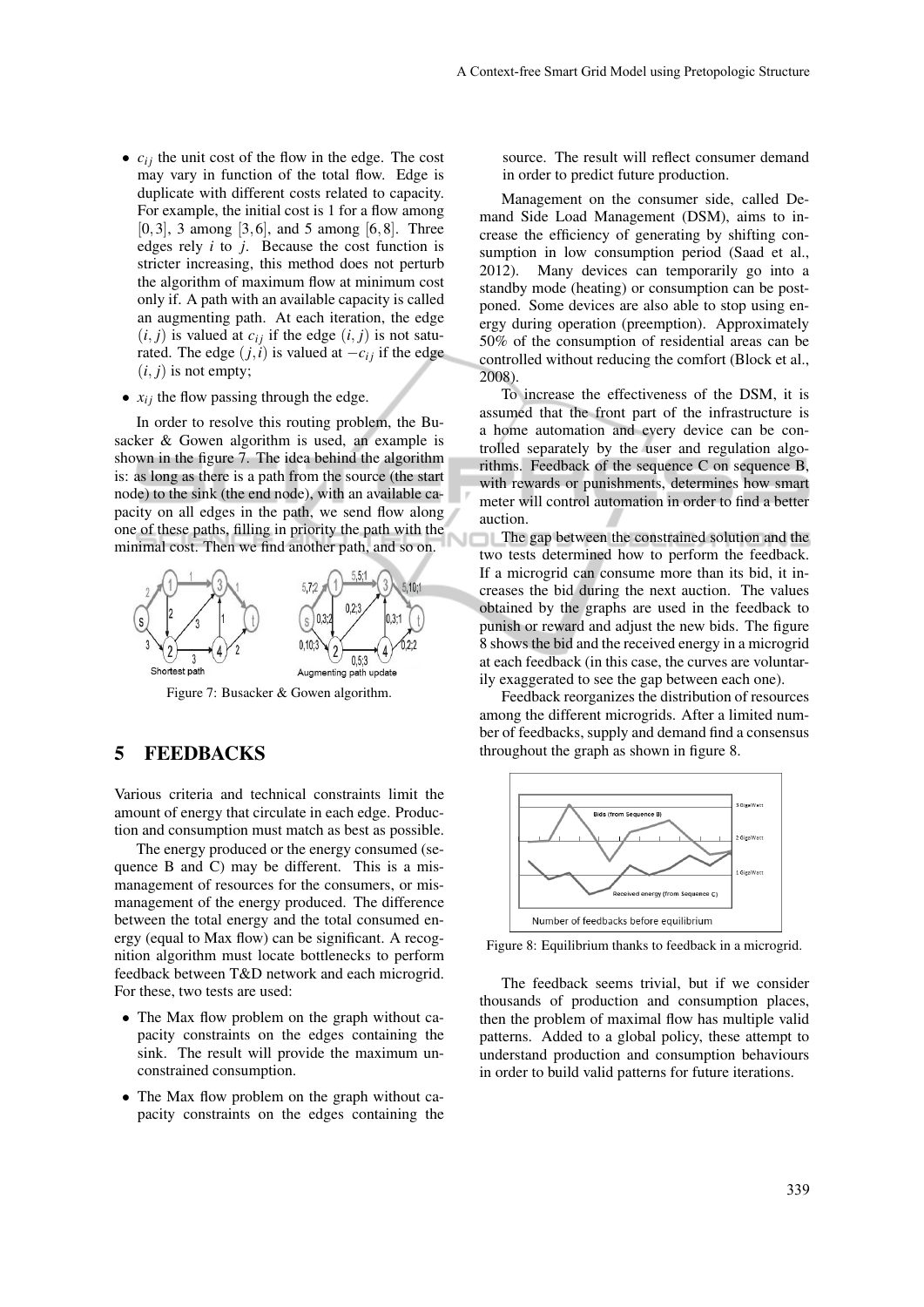# 6 GLOBAL DIRECTION

#### 6.1 For the Following Iterations

When searching for the shortfall in production or consumption during the sequence C, the ideal distribution of production without consumption constraint and the ideal distribution of consumption without production are calculated (see previous section). These data allow us to understand the evolution of consumption over time. Prognostics are calculated at the end of the sequence D as follows:

1. For consumers: consumption of future consumption is the weighted average of the auction conducted. Let  $z_i$  be the bid made at the feedback  $i - 1$ , the consumption used by prognostic is cal-

culated as follows:  $Z = 2$  $\sum_{i=1}^{n} i * z_i$  $\frac{i=1}{n(n-1)}$ . The latest bids have a greater impact on the prognostic.

2. For producers: prognostics are calculated like the previous one. The plants do not have the same ability to adjust production, and need a consensus among themselves. Currently the model is only supporting a single producer (with many plants). Thus, the calculation of upcoming productions does not consider the competition. We actually work to how to plan the production with many producers.

#### 6.2 For Further Iterations

At long term, we must equalize the production curve of the Smart Grid. Local agents do not have an overview of the consumption (or production) curve. In order to smooth the curve, an algorithm, based on a mathematical function, guarantees the quality of the solution, or, give advice for feedback.

Bounded function cannot cross some threshold. In the case of consumption, that means the curve cannot pass under or over a fixed value. In a perfect Smart Grid, a bounded function guarantees a continuous consumption. But, in a real network, the consumption during night or day, or the sector (primary, secondary, tertiary), or the external factors, or the scale of the grid, may radically vary. To avoid incoherent behaviours due to inappropriate management policy, a function bounded on its slope must be used.

Lipschitz continuity, named after Rudolf Lipschitz, is a strong form of uniform continuity for functions. Intuitively, a Lipschitz continuous function is limited in how fast it can change: there exists a definite real number such that, for every pair of points on the graph of this function, the absolute value of the

slope of the line connecting them is not greater than this real number (see figure 9). If the consumption curve is *k*-Lipschitz, we guarantee that the curve cannot have a peak demand (depends on the value of *k*).

Before each feedback between sequence B and C, we check if the result is Lipschitz continuous. If it is not, the auctions are adjusted. If it is continuous, and the solution is eligible, then the sequence D starts.



Figure 9: A Lipschitz function.



To validate the model, instances at local and global scale have been made. Agents data, like engine consumption or energy plants production, are implemented thanks to the french national production companies public data and energy distribution data (EDF and RTE).

In the first tests, consumption and production tend towards equilibrium. Local and renewable energies are privileged to maximize their profitability. The model limits the losses of the distance of consumption, and uses the least amount of fossil energy. It works at any scale and any agents under the condition that there exists a feasible solution.

The proposed model works for randomized or parametric Smart Grids. We actually work in the Positive Energy 2.0 project led by ALSTOM Energy Management and various companies such as Bouygues or Renault to validate the model on real projects.

The model will be compared to, electronic, automatic models and simulations. Positive Energy 2.0 project provides two microgrids (one using electronic networks and one using automatic devices), Embix provides data from several buildings and plants, and some microgrid simulations.

The analysis of the first results with public data, the project's results with private data and the economic study will form a forthcoming publication.

The model can be improved. The learning process must be developed in order to optimize the auction and the choice for utility functions. Moreover, artificial intelligence will be implemented in order to adjust each parameter in real time. The Smart Grid change over time, so the AI must find the best configuration in real time in order to keep the Smart Grid optimized and to avoid local dysfunctions.